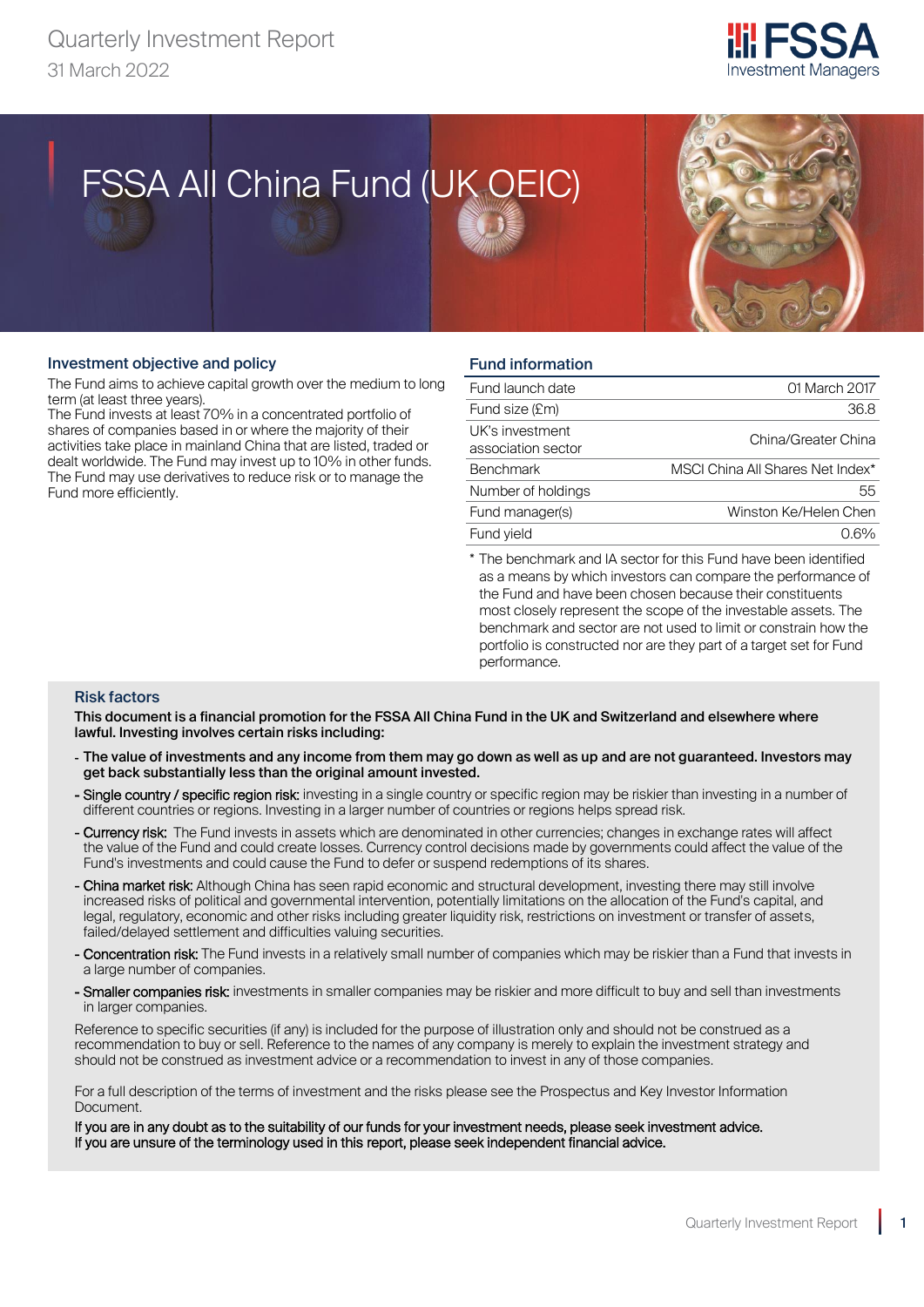

#### Available share classes

| Share class                                    | Sedol   | <b>ISIN</b>  |
|------------------------------------------------|---------|--------------|
| FSSA All China Fund GBP Class B (Accumulation) | BZCCYN9 | GB00BZCCYN91 |
| FSSA All China Fund USD Class B (Accumulation) | BZCCYLZ | GBOOBZCCYLTZ |
| FSSA All China Fund GBP Class E (Accumulation) | BGMHMT3 | GBOOBGMHMT38 |

#### About FSSA Investment Managers

FSSA Investment Managers is an autonomous investment management team within First Sentier Investors, with dedicated investment professionals based in Hong Kong and Singapore. We are specialists in Asia Pacific and Global Emerging Markets equity strategies, managing assets on behalf of clients globally.

We are bottom-up investors, using fundamental research and analysis to construct high-conviction portfolios. We conduct more than a thousand direct company meetings a year, seeking to identify high quality companies to invest in. We look for founders and management teams that act with integrity and risk awareness; and dominant franchises that have the ability to deliver sustainable and predictable returns over the long term. As responsible, long-term shareholders, we have integrated ESG analysis into our investment process and engage extensively on environmental, labour and governance issues.

### Risk factors

This document is a financial promotion for the FSSA All China Fund in the UK and Switzerland and elsewhere where lawful. Investing involves certain risks including:

- The value of investments and any income from them may go down as well as up and are not guaranteed. Investors may get back substantially less than the original amount invested.
- Single country / specific region risk: investing in a single country or specific region may be riskier than investing in a number of different countries or regions. Investing in a larger number of countries or regions helps spread risk.
- Currency risk: The Fund invests in assets which are denominated in other currencies; changes in exchange rates will affect the value of the Fund and could create losses. Currency control decisions made by governments could affect the value of the Fund's investments and could cause the Fund to defer or suspend redemptions of its shares.
- China market risk: Although China has seen rapid economic and structural development, investing there may still involve increased risks of political and governmental intervention, potentially limitations on the allocation of the Fund's capital, and legal, regulatory, economic and other risks including greater liquidity risk, restrictions on investment or transfer of assets, failed/delayed settlement and difficulties valuing securities.
- Concentration risk: The Fund invests in a relatively small number of companies which may be riskier than a Fund that invests in a large number of companies.
- Smaller companies risk: investments in smaller companies may be riskier and more difficult to buy and sell than investments in larger companies.

Reference to specific securities (if any) is included for the purpose of illustration only and should not be construed as a recommendation to buy or sell. Reference to the names of any company is merely to explain the investment strategy and should not be construed as investment advice or a recommendation to invest in any of those companies.

For a full description of the terms of investment and the risks please see the Prospectus and Key Investor Information Document.

If you are in any doubt as to the suitability of our funds for your investment needs, please seek investment advice. If you are unsure of the terminology used in this report, please seek independent financial advice.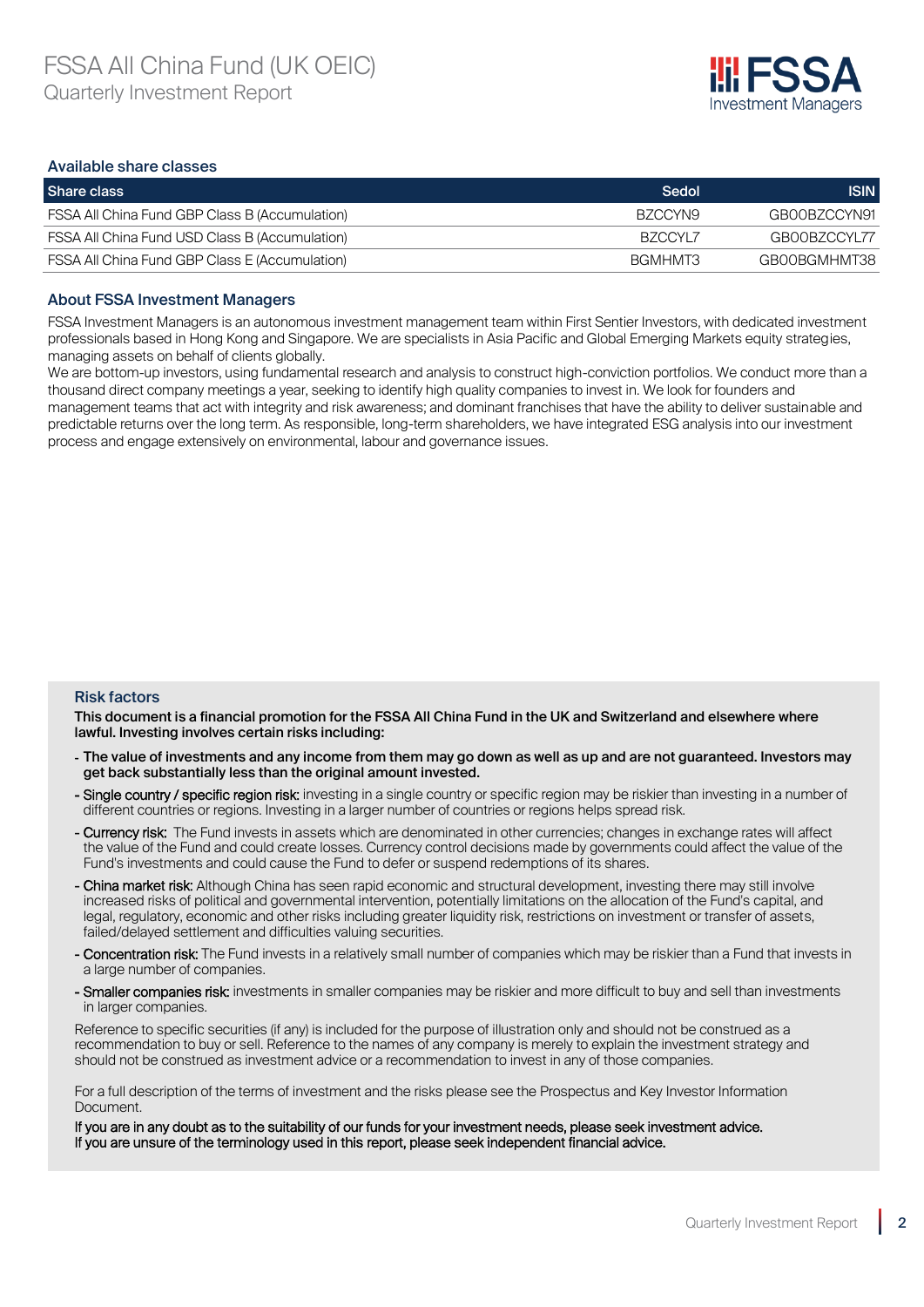

# Annual performance in GBP (%) to 31 March 2022

|                                 | 12 mths to<br>31/03/22 | 12 mths to<br>31/03/21 | 31/03/20 | 12 mths to 12 mths to<br>31/03/19 | 12 mths to<br>31/03/18 |
|---------------------------------|------------------------|------------------------|----------|-----------------------------------|------------------------|
| FSSA All China Fund             | $-21.2$                | 50.6                   | 10.5     | 3.8                               |                        |
| MSCI China All Shares Net Index | -20.6                  | 31.1                   | -17      | 0.3                               |                        |

### Cumulative performance in GBP (%) to 31 March 2022

|                                 | Since /<br>Inception | 10 yrs                     |                                   |                  | 5 yrs 3 yrs 1 yr YTD 6 mths 3 mths |         |
|---------------------------------|----------------------|----------------------------|-----------------------------------|------------------|------------------------------------|---------|
| FSSA All China Fund             | 44.O                 | $\sim$ 100 $\mu$ m $^{-1}$ | $\sim$                            | 31.0 -21.2 -11.7 | -9.9                               | $-11.7$ |
| MSCI China All Shares Net Index | -2.9                 |                            | the company's company's<br>$\sim$ | 2.9 -20.6 -11.8  | -14.4                              | -11.8   |

#### Performance review

Over the past 12 months, key contributors to performance included Zhejiang Chint, which benefited from strong sales growth in its established core business plus a surge in its emerging residential photovoltaic (PV) segment. China Resources Land (CR Land) rose on expectations of solid earnings results, with strong retail sales

driving higher rental income from its shopping malls. On the negative side, Shanghai Liangxin's earnings were dampened by higher raw materials prices, while Meituan weakened on concerns about the regulatory environment and a slowdown in revenue growth.

# Calendar year performance (% in GBP) to 31 March 2022



Benchmark return

These figures refer to the past. Past performance is not a reliable indicator of future results. For investors based in countries with currencies other than GBP, the return may increase or decrease as a result of currency fluctuations. Since inception performance figures have been calculated from 24 November 2017. All performance data for the FSSA All China Fund Class B (Accumulation) GBP as at 31 March 2022. Source for fund - Lipper IM / First Sentier Investors (UK) Funds Limited. Performance data is calculated on a net basis by deducting fees incurred at fund level (e.g. the management fee and other fund expenses), save that it does not take account of initial charges or switching fees (if any). Income reinvested is included on a net of tax basis. Source for benchmark - MSCI, income reinvested net of tax.

▴On 22 September 2020, First State All China Fund was rebranded as FSSA All China Fund.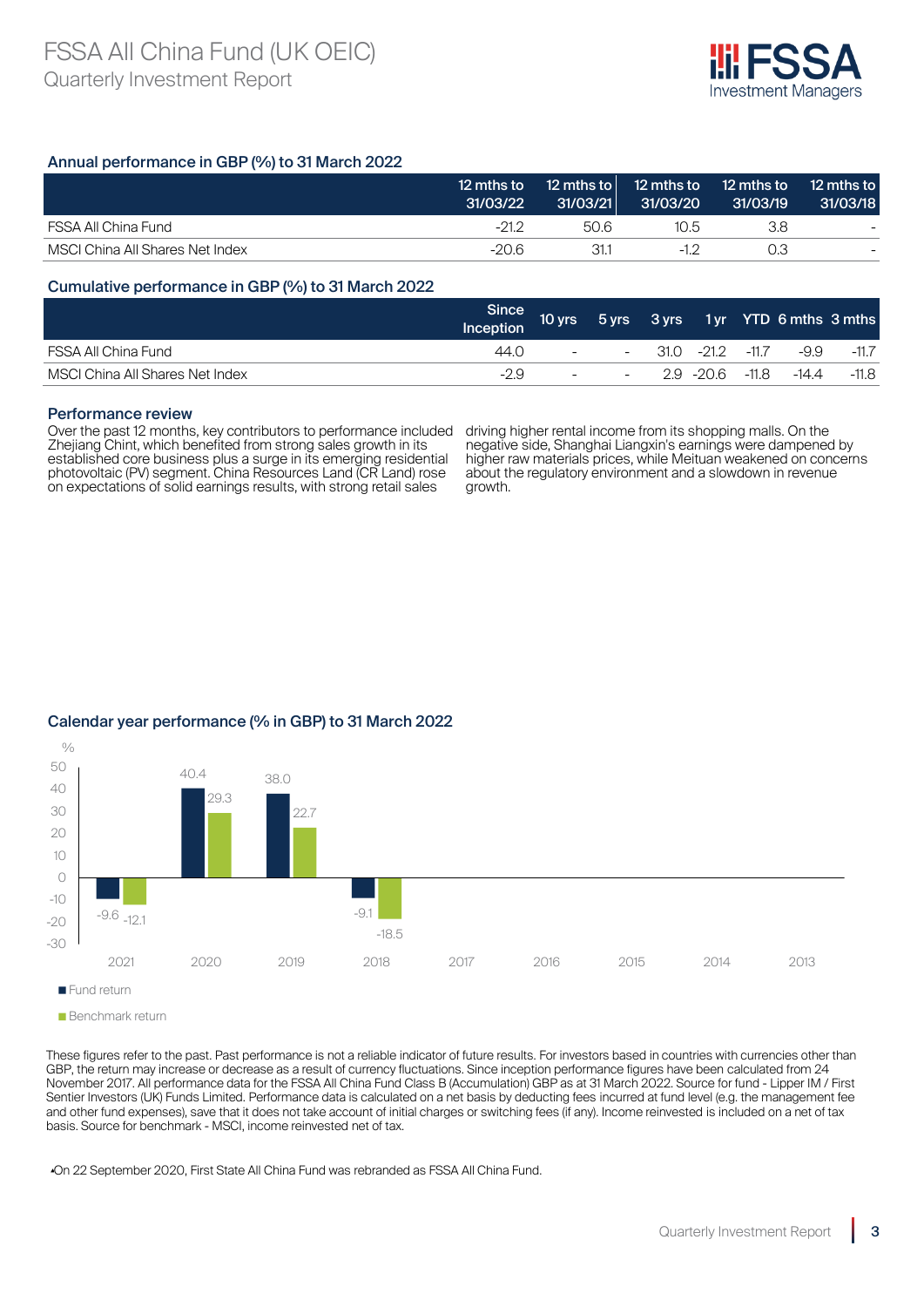

# Portfolio review

New positions over the quarter included Shanghai Hanbell, a leading maker of screw compressors (used in cooling and general industrial applications). The company's emerging business of screw vacuum pumps should drive growth into new areas such as solar, semiconductor, and electric vehicle (EV) batteries. We like the company's strategy of step-by-step expansion, with a focus on operating cash flows and employee welfare/retention. Our research suggests that Hanbell's vacuum pumps are viewed as the best among domestic suppliers in terms of cost efficiency and reliability. For cooling compressors Hanbell already has 40-50% market share and it sets the standard.

We divested Zhongsheng Group to consolidate the portfolio and raise cash for better ideas elsewhere.

# Stock spotlight

Zheijang Weixing New Building Materials is a leading household drain pipe manufacturer, used in residential buildings, city water and gas supplies. The company has delivered a strong track record of growth, driven by the growing refurbishment market. More recently, the company has managed to raise selling prices, thus easing margin pressure from higher raw material costs. Government signals on the easing of real estate market restrictions should also help its performance. The company's culture seems prudent about business development, an important trait in these volatile times for the property sector. This aligns well with our focus on investing in companies with quality and sustainable growth. Overall, we believe Zheijang Weixing can achieve 10-15% earnings growth per annum through to 2025.



# Market capitalisation breakdown (GBP)

 $0/$ 

Data source: For illustration purposes only. Portfolio weights may not add up to 100% as cash holdings are excluded and full coverage of stocks is not always available. This information is calculated by First Sentier Investors. Past performance is not indicative of future performance. Reference to specific securities (if any) is included for the purpose of illustration only and should not be construed as a recommendation to buy or sell the same. All securities mentioned herein may or may not form part of the holdings of First Sentier Investors' portfolios at a certain point in time, and the holdings may change over time. These figures refer to the past. Past performance is not a reliable indicator of future results. For investors based in countries with currencies other than GBP, the return may increase or decrease as a result of currency fluctuations.

**Portfolio weight** 

**Index weight**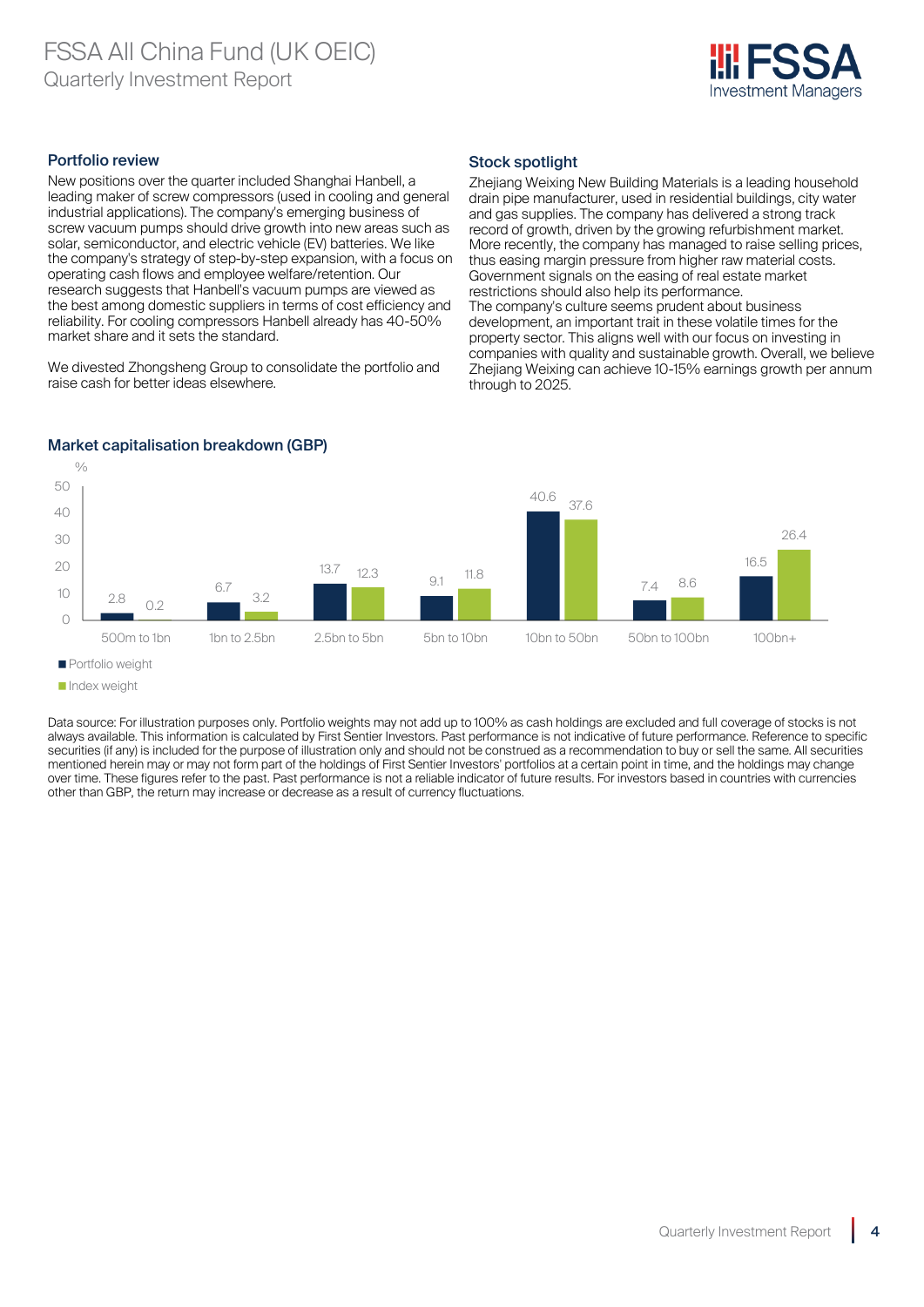

# **Outlook**

In China, we expect a gradual normalising after the pandemicrelated events of the last two years. As the US Federal Reserve tapers its stimulus, interest rates should rise – not just in the US but also in Asia – and liquidity will tighten. China seems to be an exception – after a multi-year deleveraging campaign, it now has some room for easing.

We expect further policy actions to come but the government will remain prudent and fine-tuned, as the goal is stability. In setting monetary policy, China will need to balance tempering supply-side inflation with a slowing economy, ageing population, and weak sentiment in the property sector. But overall, as rates start to tighten elsewhere, China may look more attractive to global investors as the government turns more pro-growth. Our strategy against this backdrop is to be selective in our investments, seeking to buy good quality companies to hold for at least 3-5 years or more. We continue to see attractive opportunities in China's increasing urbanisation, consumption upgrading, technical innovation, and the rise in healthcare spending.

# Our long-term investment themes:

- Dominant consumer franchises which have an edge in brand. distribution and innovation.
- The rise in healthcare spending, due to increasing incomes and healthy consumer choices.
- Beneficiaries of a smarter, more connected world.
- An ageing population and the growing trend of automation.
- Globally competitive exporters with a growing international business.

# Ten largest company holdings as at 31 March 2022

| <b>Stock name</b>                                              | Country | <b>Sector</b>                 | Portfolio weight (%) |
|----------------------------------------------------------------|---------|-------------------------------|----------------------|
| China Resources Land Limited                                   | China   | <b>Real Estate</b>            | 6.9                  |
| China Mengniu Dairy Co. Ltd.                                   | China   | <b>Consumer Staples</b>       | 6.5                  |
| China Merchants Bank Co., Ltd. Class H                         | China   | <b>Financials</b>             | 6.3                  |
| Bank of Ningbo                                                 | China   | <b>Financials</b>             | 6.0                  |
| Tencent Holdings Ltd.                                          | China   | <b>Communication Services</b> | 4.8                  |
| Zhejiang Weixing New Building Materials Co. Ltd. Class A       | China   | Industrials                   | 4.7                  |
| JD.com, Inc. Sponsored ADR Class A                             | China   | <b>Consumer Discretionary</b> | 4.1                  |
| Ping An Insurance (Group) Company of China, Ltd. Class A China |         | <b>Financials</b>             | 4.0                  |
| Sino Biopharmaceutical Limited                                 | China   | <b>Health Care</b>            | 3.8                  |
| ZTO Express (Cayman) Inc. Sponsored ADR Class A                | China   | <b>Industrials</b>            | 3.8                  |

Sector and Country classifications provided by Factset and First Sentier Investors. The Fund may hold multiple equity securities in the same company, which have been combined to provide the Fund's total position in that company. Index weights, if any, typically include only the main domestic-listed security. The above Fund weightings may or may not include reference to multiple securities. Allocation percentage is rounded to the nearest one decimal place and the total allocation percentage may not add up to 100%.

Past performance is not indicative of future performance. Reference to specific securities (if any) is included for the purpose of illustration only and should not be construed as a recommendation to buy or sell the same. All securities mentioned herein may or may not form part of the holdings of First Sentier Investors' portfolios at a certain point in time, and the holdings may change over time. These figures refer to the past. Past performance is not a reliable indicator of future results. For investors based in countries with currencies other than GBP, the return may increase or decrease as a result of currency fluctuations.

### Sector breakdown Share class breakdown Share class breakdown



- Industrials 20.8% (9.8%\*) **Financials 19.0% (17.6%\***)
- Consumer Discretionary 17.2% (19.1%\*)
- Consumer Staples 11.8% (9.4%\*)
- Health Care 10.9% (7.7%\*) Real Estate 8.0% (3.4%\*)
- Communication Services 6.2%
- $(10.8\%^{*})$ Information Technology 2.8% (9.4%\*)
- Utilities **0.2%** (2.9%\*)
- $\blacksquare$  Other 0.0% (9.9%\*)
- Cash 3.2% (0.0%\*)

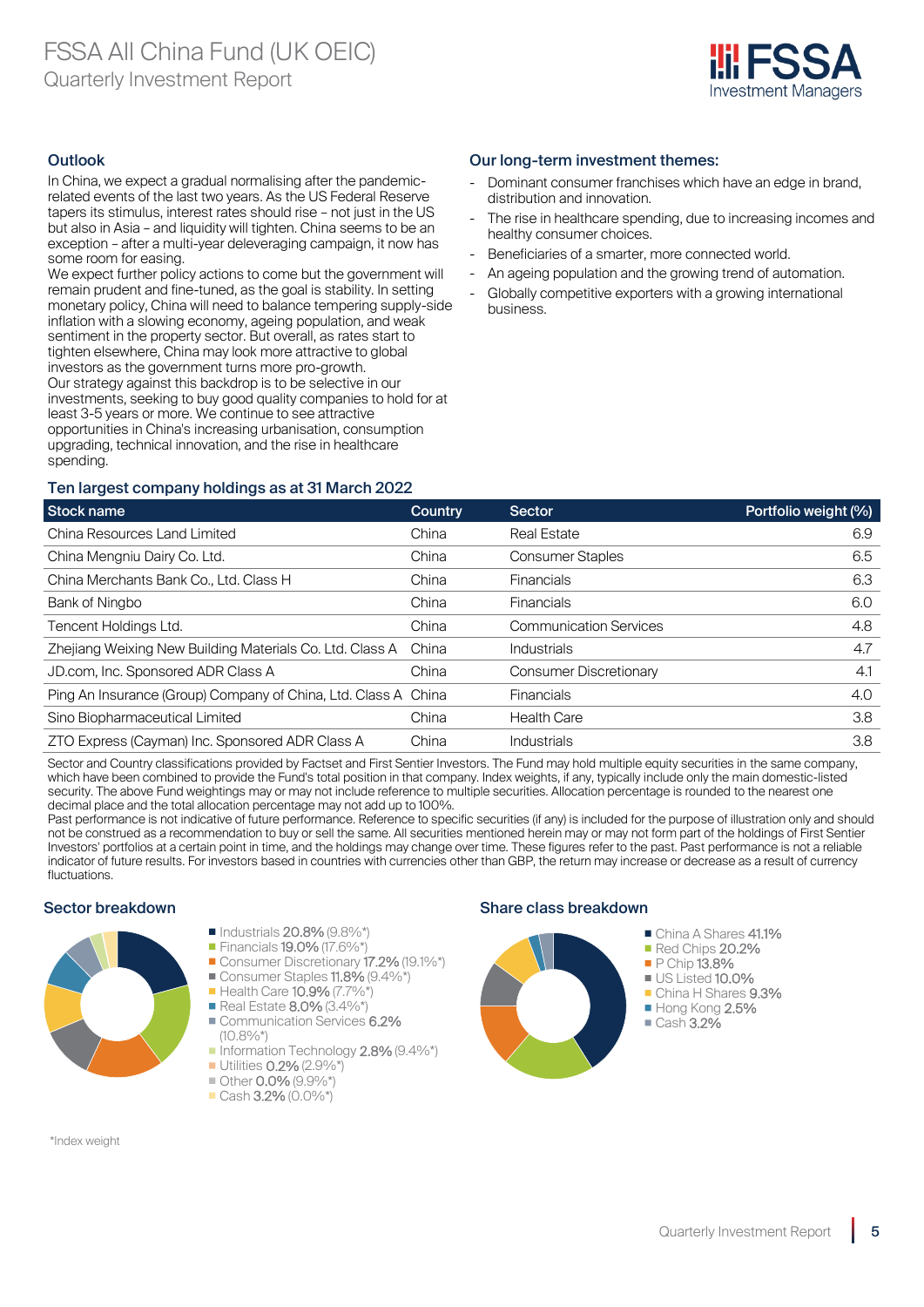

# Top 5 contributors to absolute performance

| 3 months to 31 March 2022                        |         |                   |                    |
|--------------------------------------------------|---------|-------------------|--------------------|
| Stock name                                       | Country | Sector            | Value added (bps*) |
| China Resources Land Limited                     | China   | Real Estate       | 76                 |
| China Merchants Bank Co., Ltd. Class H           | China   | <b>Financials</b> | 16                 |
| China Overseas Grand Oceans Group Limited        | China   | Real Estate       | 15                 |
| Shanghai International Airport Co., Ltd. Class A | China   | Industrials       | 9                  |
| Bank of Ningbo Co., Ltd. Class A                 | China   | <b>Financials</b> |                    |

### 12 months to 31 March 2022

| Stock name                                | Country | Sector             | Value added (bps*) |
|-------------------------------------------|---------|--------------------|--------------------|
| Zhejiang Chint Electrics Co., Ltd Class A | China   | <b>Industrials</b> | 49                 |
| China Resources Land Limited              | China   | Real Estate        | 47                 |
| Bank of Ningbo Co., Ltd. Class A          | China   | <b>Financials</b>  | 42                 |
| 51job Inc Sponsored ADR                   | China   | <b>Industrials</b> | 42                 |
| China Merchants Bank Co., Ltd. Class H    | China   | <b>Financials</b>  | 37                 |

# Bottom 5 contributors to absolute performance

### 3 months to 31 March 2022

| Stock name                                                  | <b>Country</b> | Sector                        | Value added (bps*) |
|-------------------------------------------------------------|----------------|-------------------------------|--------------------|
| Shanghai Liangxin Electrical Co Ltd - A                     | China          | Industrials                   | $-147$             |
| S.F. Holding Co., Ltd. Class A                              | China          | <b>Industrials</b>            | -89                |
| Meituan Dianping                                            | China          | <b>Consumer Discretionary</b> | -87                |
| Midea Group Co. Ltd                                         | China          | <b>Consumer Discretionary</b> | -70                |
| Zheijang Weixing New Building Materials Co. Ltd.<br>Class A | China          | Industrials                   | -68                |

# 12 months to 31 March 2022

| <b>Stock name</b>                           | Country | <b>Sector</b>                 | Value added (bps*) |
|---------------------------------------------|---------|-------------------------------|--------------------|
| Shanghai Liangxin Electrical Co Ltd - A     | China   | Industrials                   | -243               |
| Meituan Dianping                            | China   | <b>Consumer Discretionary</b> | -150               |
| Sino Biopharmaceutical Limited              | China   | <b>Health Care</b>            | -150               |
| Tencent Holdings Ltd.                       | China   | <b>Communication Services</b> | $-149$             |
| TAL Education Group Unsponsored ADR Class A | China   | <b>Consumer Discretionary</b> | $-139$             |

Stock contributions show the impact of the individual stock's performance to the total fund performance. These stock contributions show the top 5 and bottom 5 contributors to the fund and are not representative of the performance of the fund as a whole.

These figures refer to the past. Past Performance is not a reliable indicator of future results. For investors based in countries with currencies other than GBP, the return may increase or decrease as a result of currency fluctuation.

This stock information does not constitute any offer or inducement to enter into investment activity. Contributions are calculated at the investee company level before the deduction of any fees incurred at fund level (e.g. the management fee and other fund expenses) but after deduction of transactional costs. Stocks held/listed in non-index countries have economic activity > 50% from developing economies.

\* A basis point is a unit of measure used in finance to describe the percentage change in value or rate of a financial instrument. One basis point is equivalent to 0.01% (1/100th of a percent) or 0.0001 in decimal form.

Data source: This information is calculated by First Sentier Investors.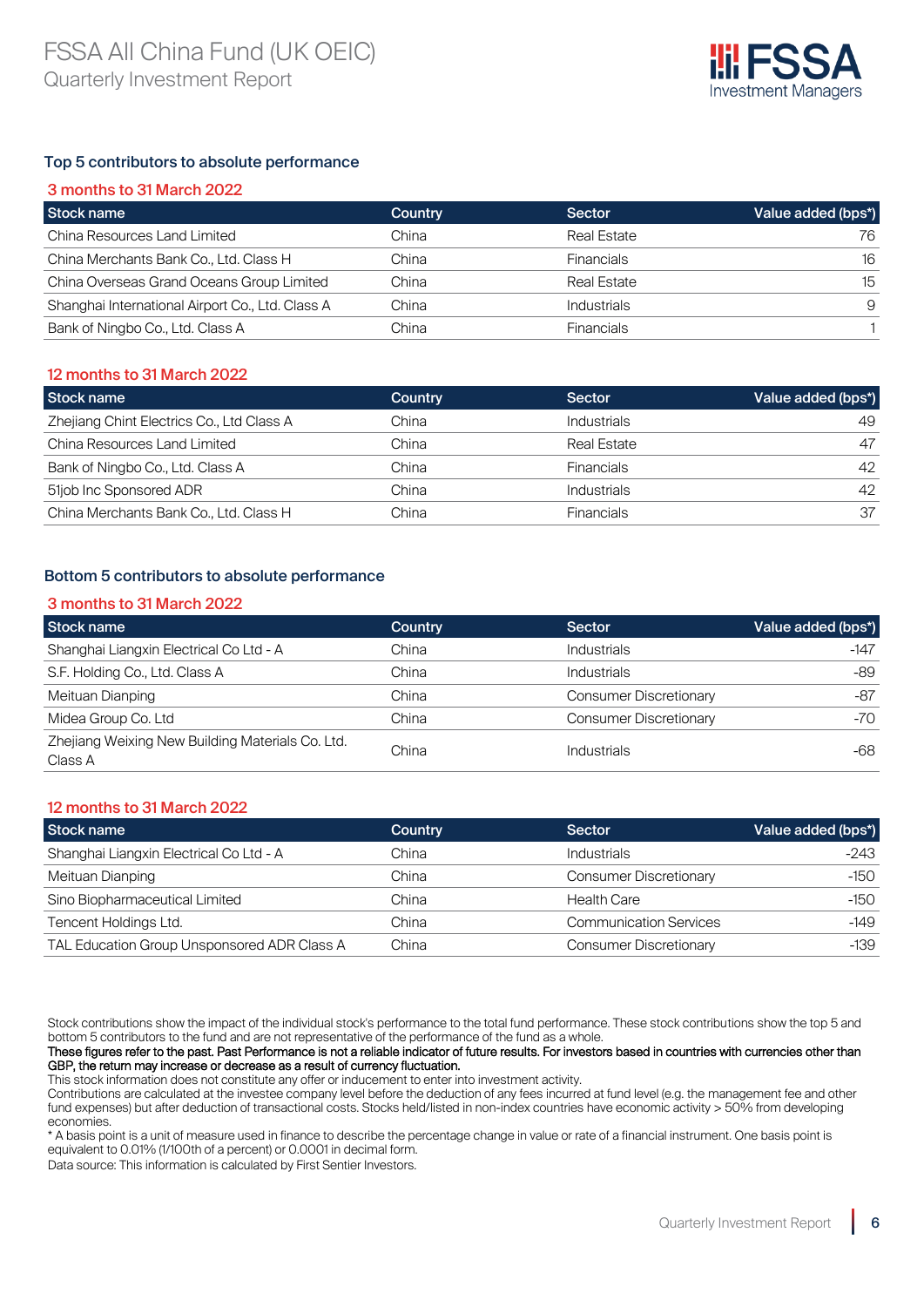

# Portfolio risk analysis - ex-post 3 years annualised to 31 March 2022

| <b>Risk measure</b>                    | Value  | <b>Risk description</b>                                                                                                                                                                                                                                                                                                                      |
|----------------------------------------|--------|----------------------------------------------------------------------------------------------------------------------------------------------------------------------------------------------------------------------------------------------------------------------------------------------------------------------------------------------|
| Beta                                   | 0.94   | Beta is a measure of volatility relative to the market. A beta of 1 would indicate that the fund<br>tended to move in line with the market; a beta greater than 1 would indicate that the fund has<br>been more volatile than the market; whereas a beta less than 1 would indicate that the fund has<br>been less volatile than the market. |
| Information Ratio                      | 1.27   | The fund's excess return divided by its tracking error. It is designed to assess a portfolio's<br>performance relative to its level of benchmark risk. The higher the fund's information ratio, the<br>more excess return it generates for each unit of tracking error.                                                                      |
| Portfolio Standard<br>Deviation        | 15.73% | A measure of how much the returns of the fund vary relative to the arithmetical average. The<br>higher the fund's standard deviation, the more its returns tend to deviate from the mean.                                                                                                                                                    |
| <b>Benchmark Standard</b><br>Deviation | 14.98% | A measure of how much the returns of the index vary relative to the arithmetical average. The<br>higher the index's standard deviation, the more its returns tend to deviate from the mean.                                                                                                                                                  |
| <b>Tracking Error</b>                  | 7.11%  | The standard deviation of the difference between the fund's returns and those of the index. The<br>higher the fund's tracking error, the more its performance relative to the benchmark may vary.                                                                                                                                            |

# Portfolio risk analysis - ex-ante at 31 March 2022

| <b>Risk measure</b>          | Value | <b>Risk description</b>                                                                                                                                                                                                                                        |
|------------------------------|-------|----------------------------------------------------------------------------------------------------------------------------------------------------------------------------------------------------------------------------------------------------------------|
| Dividend Yield (Fund)        | 1.76% | The annual dividend yield paid per share divided by the share price. This factor measures the<br>value of company shares according to the stream of dividend income resulting from share<br>ownership.                                                         |
| Dividend Yield (Index)       | 1.76% | The annual dividend yield paid per share divided by the share price. This factor measures the<br>value of company shares according to the stream of dividend income resulting from share<br>ownership.                                                         |
| Price to Book (Fund)         | 2.11  | The ratio of the company's book value (the sum of shareholders' equity plus accumulated retained<br>earnings from the P & L account) to its share price. This factor has been one of the most<br>successful measures of the intrinsic value of company shares. |
| Price to Book (Index)        | 2.00  | The ratio of the company's book value (the sum of shareholders' equity plus accumulated retained<br>earnings from the P & L account) to its share price. This factor has been one of the most<br>successful measures of the intrinsic value of company shares. |
| Price to Earnings<br>(Fund)  | 13.06 | Annual earnings (adjusted for amortizations of intangibles, extraordinary charges and credits) per<br>share divided by the share price. This factor measures the worth of a company's ability to support<br>each share with after tax earnings.                |
| Price to Earnings<br>(Index) | 12.65 | Annual earnings (adjusted for amortizations of intangibles, extraordinary charges and credits) per<br>share divided by the share price. This factor measures the worth of a company's ability to support<br>each share with after tax earnings.                |

Data source: Ex-post information is calculated by First Sentier Investors, ex-ante information is provided by FactSet.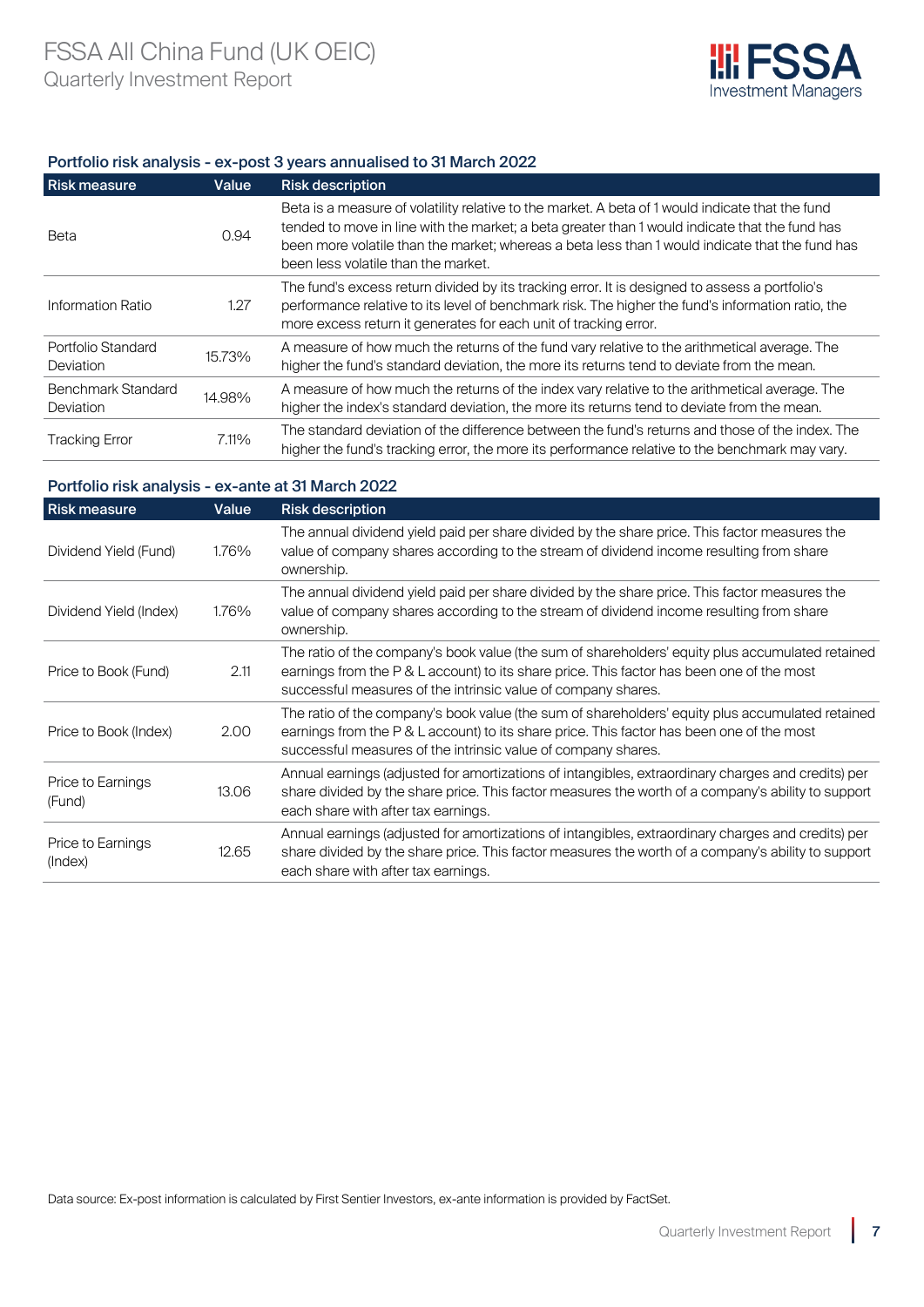

### Important information

This document has been prepared for informational purposes only and is only intended to provide a summary of the subject matter covered and does not purport to be comprehensive. The views expressed are the views of the writer at the time of issue and may change over time. It does not constitute investment advice and/or a recommendation and should not be used as the basis of any investment decision. This document is not an offer document and does not constitute an offer or invitation or investment recommendation to distribute or purchase securities, shares, units or other interests or to enter into an investment agreement. No person should rely on the content and/or act on the basis of any material contained in this document.

This document is confidential and must not be copied, reproduced, circulated or transmitted, in whole or in part, and in any form or by any means without our prior written consent. The information contained within this document has been obtained from sources that we believe to be reliable and accurate at the time of issue but no representation or warranty, express or implied, is made as to the fairness, accuracy, or completeness of the information. We do not accept any liability whatsoever for any loss arising directly or indirectly from any use of this information.

References to "we" or "us" are references to First Sentier Investors.

In the UK, issued by First Sentier Investors (UK) Funds Limited which is authorised and regulated by the Financial Conduct Authority (registration number 143359). Registered office Finsbury Circus House, 15 Finsbury Circus, London, EC2M 7EB number 2294743. Outside the UK and the EEA, issued by First Sentier Investors International IM Limited which is authorised and regulated in the UK by the Financial Conduct Authority (registered number 122512). Registered office: 23 St. Andrew Square, Edinburgh, EH2 1BB number SCO79063.

Certain funds referred to in this document are identified as sub-funds of First Sentier Investors ICVC, an open ended investment company registered in England and Wales ("OEIC"). Following the UK departure from the European Union, the OEIC has ceased to qualify as a UCITS scheme and is instead an Alternative Investment Fund ("AIF") for European Union purposes under the terms of the Alternative Investment Fund Managers Directive (2011/61/EU). Accordingly, no marketing activities relating to the OEIC are being carriedout by First Sentier Investors in the European Union (or the additional EEA states) and the OEIC is not available for distribution in those jurisdictions. This document does not constitute an offer or invitation or investment recommendation to distribute or purchase shares in the OEIC in the European Union (or the additional EEA states). Further information is contained in the Prospectus and Key Investor Information Documents of the OEIC which are available free of charge by writing to: Client Services, First Sentier Investors (UK) Funds Limited, PO Box 404, Darlington, DL1 9UZ or by telephoning 0800 587 4141 between 9am and 5pm Monday to Friday or by visiting www.firstsentierinvestors.com. Telephone calls may be recorded. The distribution or purchase of shares in the funds, or entering into an investment agreement with First Sentier Investors may be restricted in certain jurisdictions.

Representative and Paying Agent in Switzerland: The representative and paying agent in Switzerland is BNP Paribas Securities Services, Paris, succursale de Zurich, Selnaustrasse 16, 8002 Zurich, Switzerland. Place where the relevant documentation may be obtained: The prospectus, key investor information documents (KIIDs), the instrument of incorporation as well as the annual and semi-annual reports may be obtained free of charge from the representative in Switzerland.

First Sentier Investors entities referred to in this document are part of First Sentier Investors a member of MUFG, a global financial group. First Sentier Investors includes a number of entities in different jurisdictions. MUFG and its subsidiaries do not guarantee the performance of any investment or entity referred to in this document or the repayment of capital. Any investments referred to are not deposits or other liabilities of MUFG or its subsidiaries, and are subject to investment risk including loss of income and capital invested. The FSSA Investment Managers logo is a trademark of the MUFG or an affiliate thereof.

Copyright © (2022) First Sentier Investors All rights reserved.